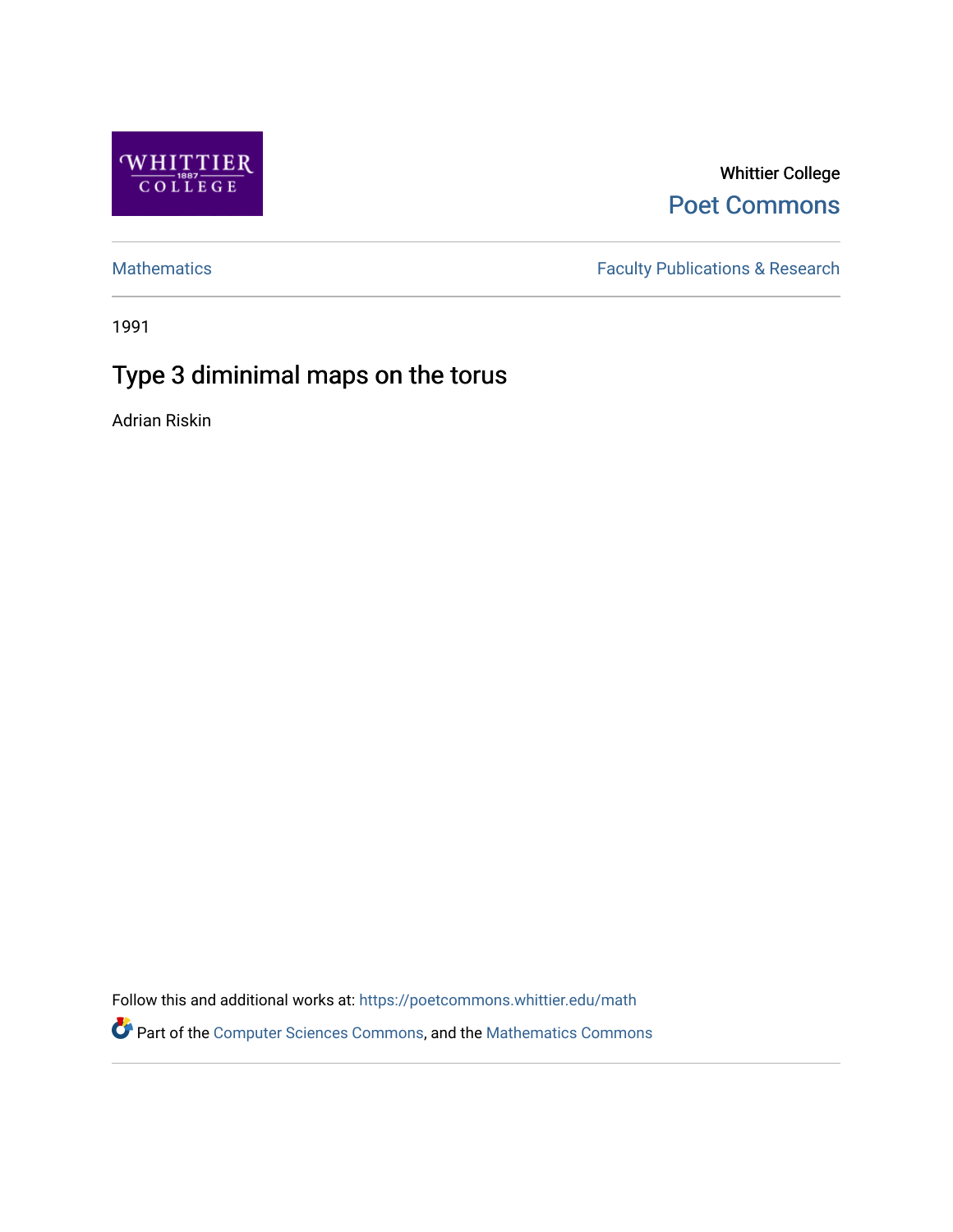# TYPE 3 DIMINIMAL MAPS ON THE TORUS

BY

ADRIAN RISKIN *Department of Mathematics, Northern Arizona University, Flagsta~, AZ 86011, USA* 

### ABSTRACT

A polyhedral map on the torus is diminimal if either shrinking or removing an **edge** yields a nonpolyhedral map. We show that all such **maps on the** torus fall into one of two classes, type 2 and type 3, and show that there are exactly **two** type 3 ones, which are given explicitly.

# **1. Introduction**

A polyhedral map on a surface is called diminimal if either shrinking or removing an edge yields a nonpolyhedral map. Steinitz determined that the tetrahedron is the only diminimal map on the sphere, and used this result to establish his famous autonymous theorem [6]. More recently these maps have been studied by D.W. Barnette, who determined the seven diminimal maps on the projective plane [2], and by the author, who determined the one diminimal map on the pinched torus [4] (also known as the pinched sphere and the spindle surface).

The natural next stage of the investigation is to find the diminimal maps on the torus. A complete solution to this problem seems to be far off at this point, although some progress is being made. In this paper, we show that all diminimal maps on the torus are partitioned into two types, called type 2 and type 3. We also classify all type 3 diminimal toroidal maps, of which there are two. Regarding the type 2 diminimal maps, it is known [5] that there are finitely many, but not much besides. The author knows of over 20 such maps, and there are probably many more than that. See [5] for results and conjectures concerning the type 2 diminimal toroidal maps.

**Received January 4, 1991 and in revised form May 20, 1991**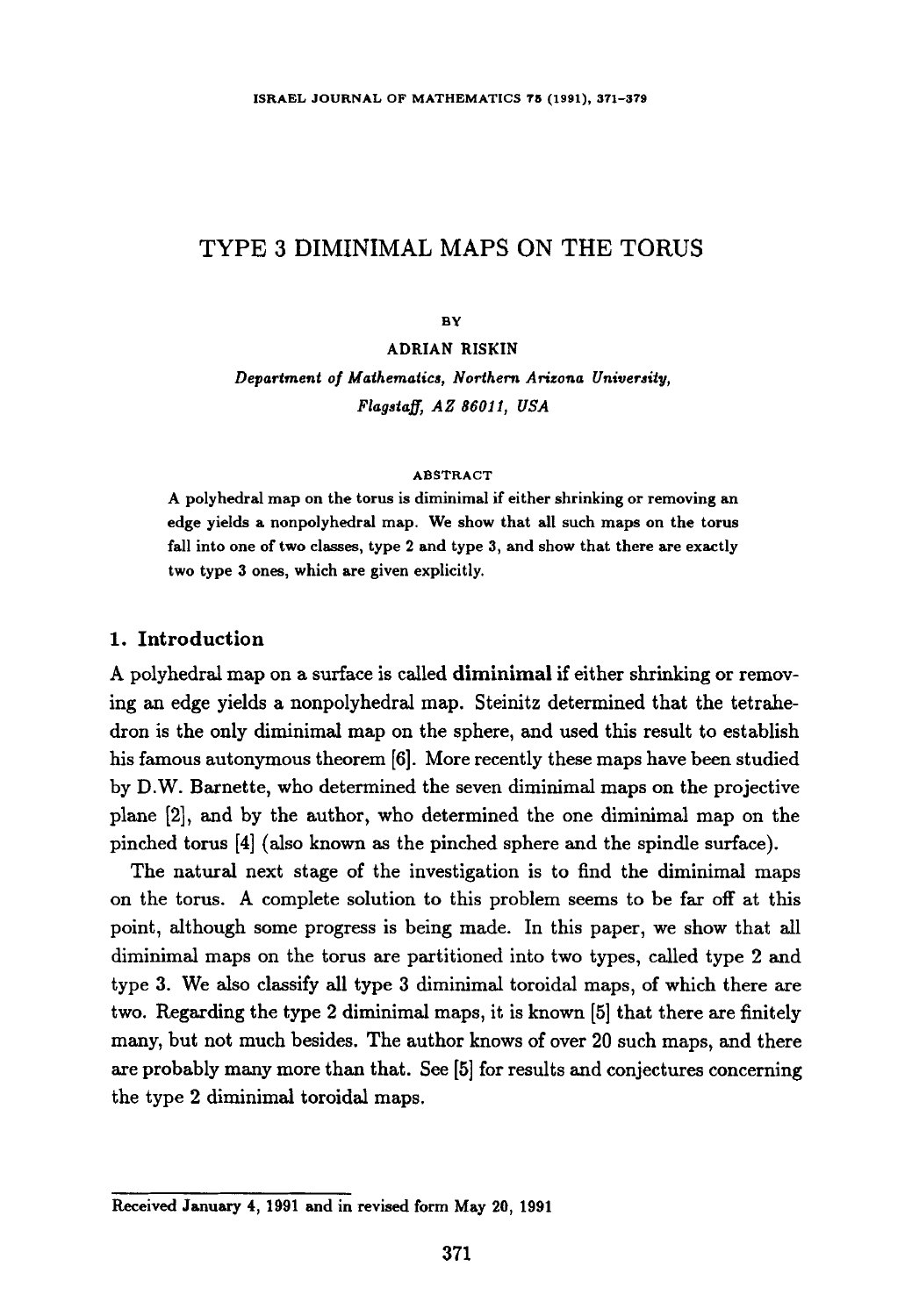### **2. Definitions**

In this paper, graphs have no loops, multiple edges, or vertices of degree less than 3. A map is a 2-cell embedding of such a graph into a surface  $M$ . The faces of the map are the connected components of  $M - G$ . Note that we often purposely confuse faces with their bounding circuits. As an example of this, we define a polyhedral map to be one with the property that two faces meet, if at all, on a vertex or an edge only. Two faces which meet in such a way are said to meet properly.

The edge between vertices x and y is denoted  $xy$ . Shrinking edge xy means contracting it to a vertex and coalescing any created multiple edges, whereas removing edge  $xy$  means clipping it out of the graph and coalescing any created 2-valent vertices into the edges in which they lie. Note that these two operations are dual. The inverse operations are called vertex splitting and face splitting respectively. An edge is called shrinkable or removable resp. if shrinking or removing it yields a polyhedral map. A polyhedral map with no shrinkable or removable edges is called diminimal.

An obstacle to the shrinking of an edge is a pair of faces which meet improperly after the edge is shrunk, whereas an obstacle to the removal of an edge  $f$ is a face which improperly meets the new face created upon the removal of edge f. A cellular subcomplex of a map is a set of faces whose union is homeomorphic to a disc. A 3-chain is a set of three faces of the map in which each intersects the other two. If the three faces have a vertex in common, the 3-chain is said to be trivial. A 3-chain is called planar if it is contained in some cellular subcomplex. An obstacle  $\{A, B\}$  to the shrinking of edge f is called planar if  $A \cup B \cup \{f\}$  lies in a cellular subcomplex. Similarly, an obstacle A to the removal of an edge f is called planar if  $A$  along with the two faces containing  $f$  lie in a cellular subcomplex of the map. If an edge has a planar obstacle to removing (shrinking) it, it is called metaremovable (metashrinkable) for reasons that will be made clear below.

We often abbreviate the phrase "disjoint homotopic nonplanar" by dhn as in "dhn circuits". An annular decomposition of a polyhedral map on the torus is a set of two or more dim circuits in the map. An annular decomposition is called finest if it is maximal among all such decompositions with respect to the number of dhn circuits it contains. A polyhedral map on the toms is said to be of type  $k$  if it has  $k$  dhn circuits in a finest annular decomposition. Finally, a  $W_{v}$  circuit in a polyhedral map is a simple circuit whose intersection with each face is connected.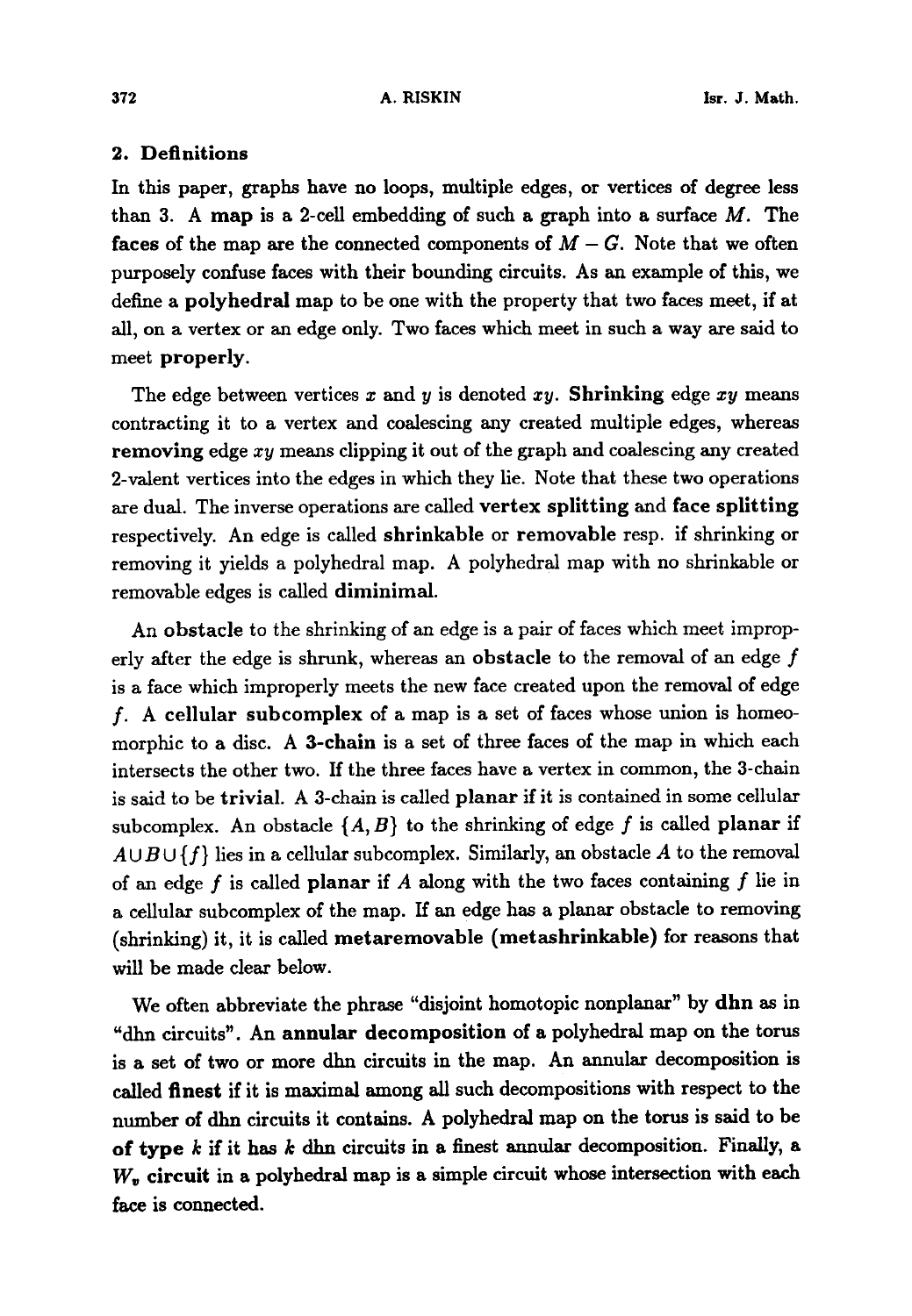# **3. Preliminary** Lemmas

We will need the following Lemmas of the author [4]:

LEMMA 1: Let F and G be the two faces containing edge xy in a polyhedral map M on *some surface S. If M is* not *the tetrahedron and M is* minimal *with respect to the shrinking of edges, then a pair of faces A and B form an obstacle* to the shrinking of edge  $xy$  iff  $x$  is in one of  $A, B; y$  is in the other, and both *A, B, and F, and A, B, and G form nontrivial 3-chains.* 

LEMMA 2: In a nontetrahedral map minimal with respect to edge removal, a *face F is an obstacle to the* removal of *edge e if[ F lies in a nontrivial 3-chain with the two* faces *containing e.* 

And the following lemmas and theorem of Barnette's ([2], [1], and [3], resp.), the first of which is restated slightly to harmonize with our terminology:

LEMMA 3: *A diminimal polyhedral* map has no *planar obstacles.* 

THEOREM 1: Every polyhedral map on the torus has a nonplanar  $W<sub>v</sub>$  circuit.

LEMMA 4: *The dual of a polyhedral map on a torus is polyhedral.* 

Note that in [2], Lemma 3 is proved for diminimal maps on the projective plane, but that the topology of that surface is used nowhere in the proof.

LEMMA 5: There are no type 1 polyhedral maps on the torus.

Proof: Let  $M$  be a type  $k$  polyhedral map on the torus. By Theorem 1 and Lemma 4, its dual has a nonplanar  $W_v$  circuit C. As is proved in [1], the boundary of the set of faces of  $M$  corresponding to the vertices of a  $W_v$  circuit consists of two dhn circuits, so that  $k \geq 2$ .

### LEMMA 6: *Every diminimal map on the torus is of type 2 or type 3.*

*Proof:* Due to Lemma 5, we need only show that no diminimal map on the torus is of type k for  $k \geq 4$ . Suppose there is such a map M. Then M has at least four dhn circuits in some annular decomposition. Let  $xy$  be an edge on one of the circuits (see Fig. 1), and let F and G be the two faces containing  $xy$ . Note that it is irrelevant whether  $F \cap B = \emptyset$  or not, and likewise for  $G \cap D$  (see figure).

Let  $H$  be an obstacle to the removal of  $xy$ . Then due to Lemmas 2 and 3,  $H$ must lie in annulus  $BC$  or  $CD$ , and must lie in a nontrivial, nonplanar 3-chain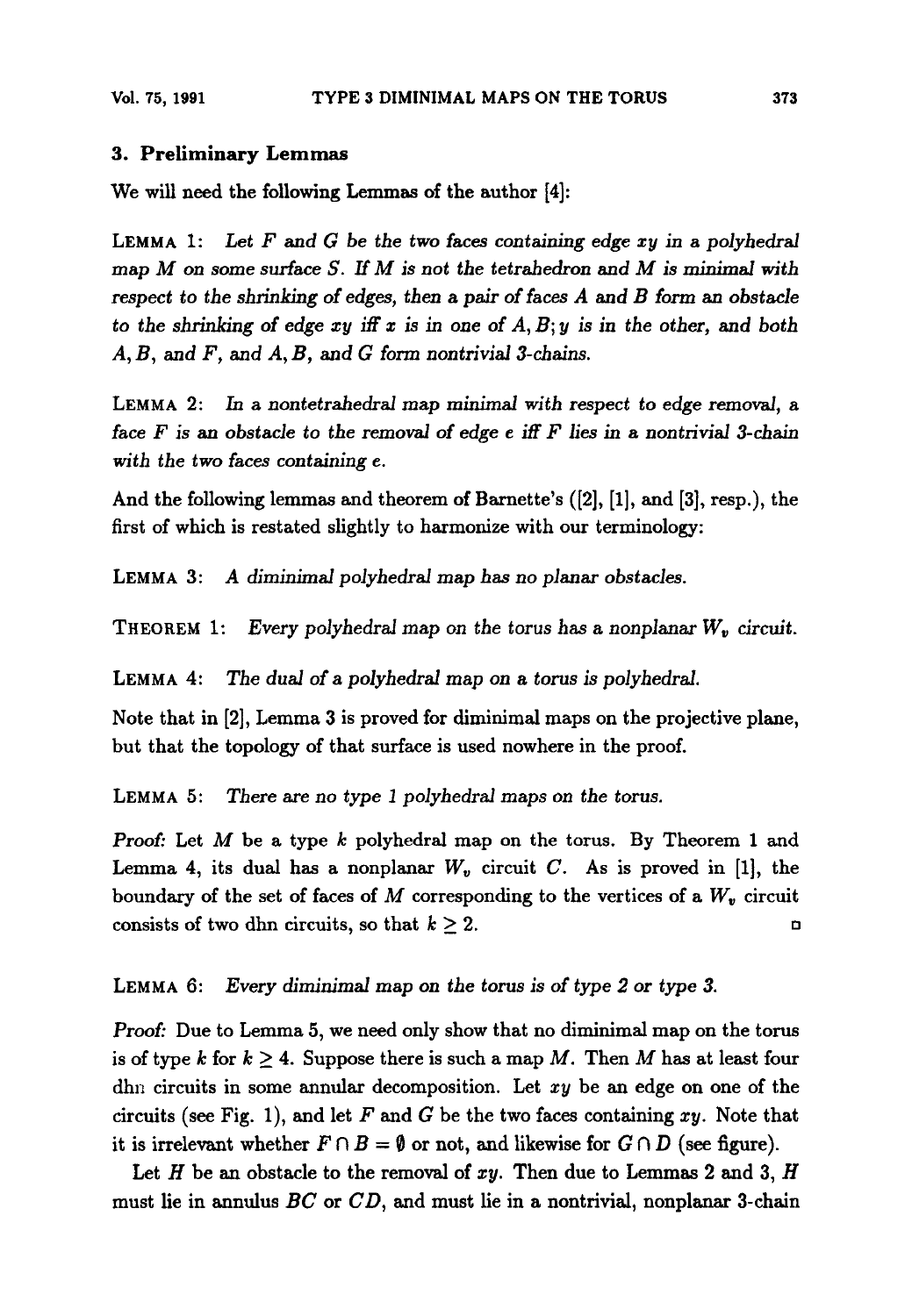with  $F$  and  $G$ . Thus without loss of generality we may assume  $H$  lies in annulus *BC*, and thus has  $H \cap G \subset C$  (Fig. 2). In this configuration, however, any obstacle to the shrinking of edge xy will cause two faces to meet improperly.



# **4. The main result**

In this section, we prove some results specifically relating to type 3 diminimal maps on the toms, and use these to prove the main theorem, which consists of the enumeration and determination of the two such maps. Note that unless explicitly stated otherwise, all lemmas, theorems, and remarks in this section refer to type 3 diminimal maps on the torus.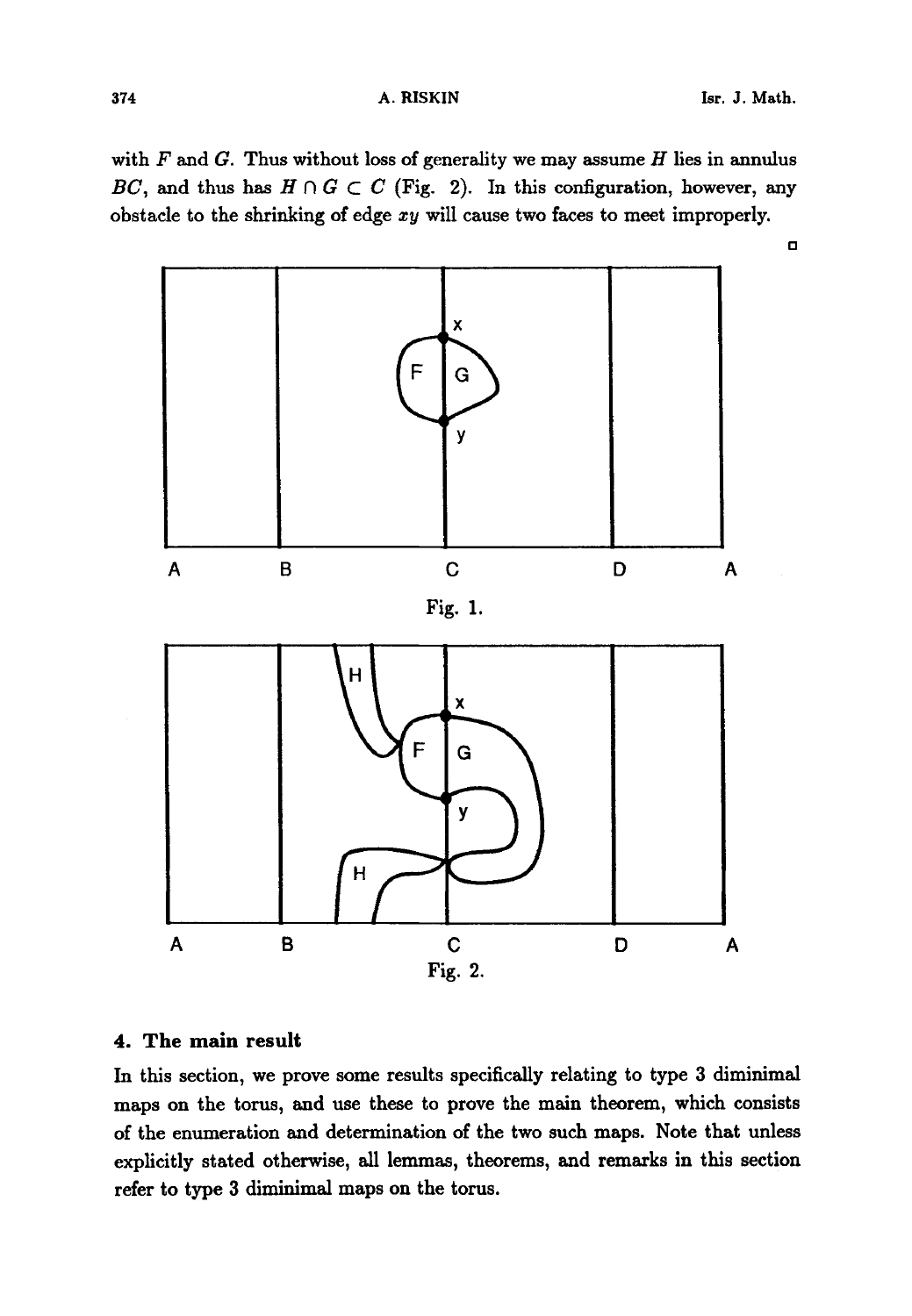LEMMA 7: *Any path across* one of *the three annuli formed by the dhn circuits*  must *consist of a single edge.* 

*Proof:* Suppose there is a path of length  $\geq 2$  across one of the annuli. Thus there is an edge *zy* lying in the interior of one of the annuli which has one of its two incident vertices in the interior of the annulus (Fig. 3). Thus, due to Lemmas 2 and 3, any obstacle to the removal of *zy* must lie entirely within the annulus as well (Fig. 4). In this configuration, however, any obstacle to the shrinking of edge *xy* would force two faces to meet improperly, and  $\Box$ 



Fig. 3.



Fig. 4.

We say that two disjoint paths  $P$  and  $Q$  across an annulus are **consecutive** if one of the two cellular regions into which they divide the annulus contains no paths across the annulus which axe disjoint from P or disjoint from Q. Any such region is called a canton bounded by  $P$  and  $Q$ .

LEMMA 8: *A canton must be a face of the map.* 

Proof: Due to the annulus on either side, any edges within a canton would either be removable or metaremovable.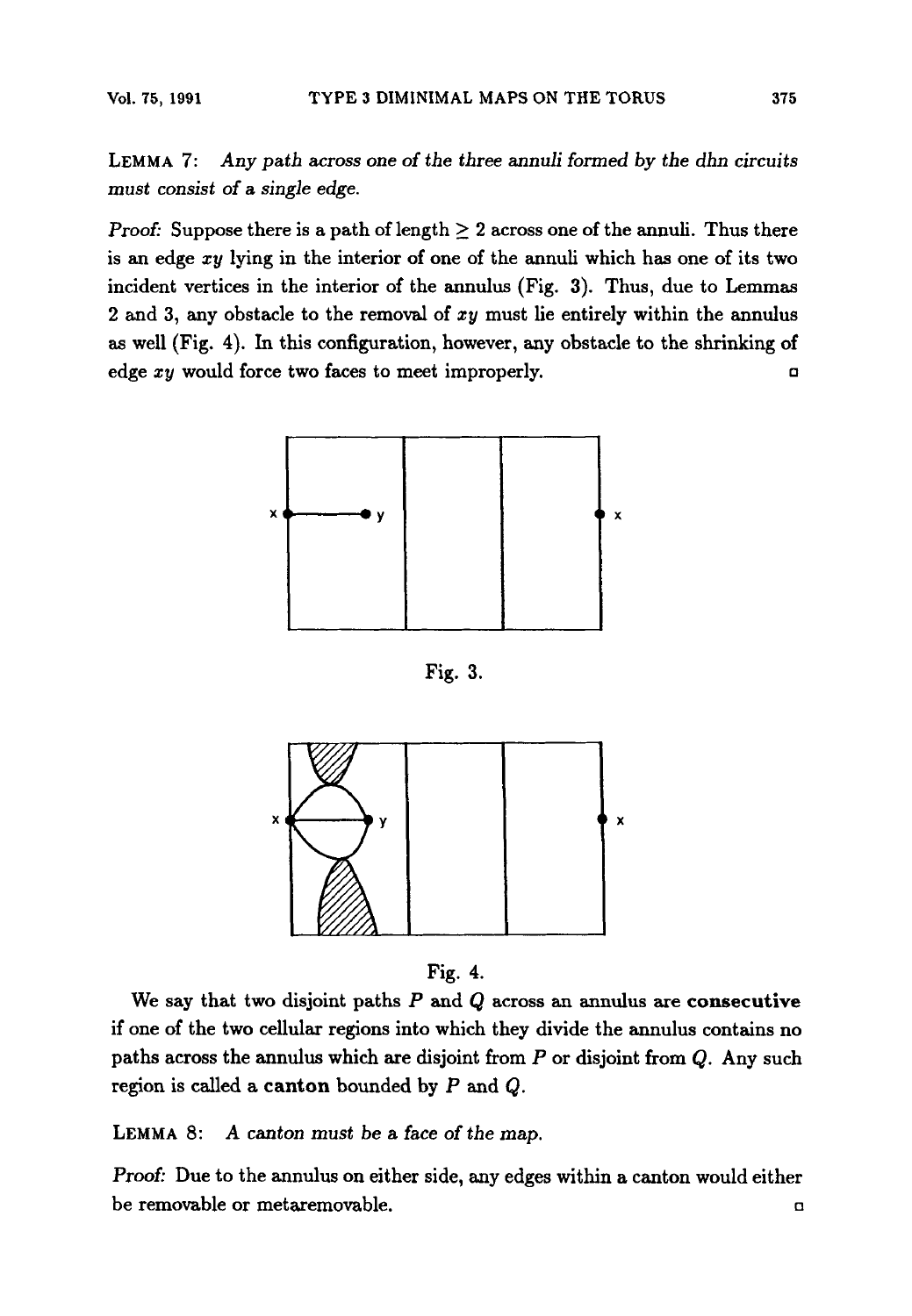### THEOREM 2: There can be no more than three *disjoint* edges across an annu/us.

Proof: Assume there are four or more such edges across an annulus, and let four of them be labelled  $x_1x_2$  for  $x = a, b, c, d$ , such that  $a_1a_2$  and  $b_1b_2$  are consecutive, etc. By Lemma 8, the regions between consecutive edges are faces, and so we call the face between  $a_1a_2$  and  $b_1b_2$  A, etc. Note that there may be more than one face between  $d_1 d_2$  and  $a_1 a_2$  because, if there are more than four edges across the annulus, those are not consecutive. Finally, let the two annuli not under consideration be labelled I and II (Fig. 5). Now, any obstacle  $F$  to the removal of edge  $b_1b_2$  must lie completely in I or completely in II. Without loss of generality, we may assume  $F$  lies in II. By Lemmas 2 and 3,  $F$  must lie in a nontrivial, nonplanar 3-chain with faces  $A$  and  $B$ , and there is essentially only one way in which this can occur (Fig. 6).





Furthermore, any obstacle G to the removal of edge  $c_1c_2$  must lie in a nonplanar, nontrivial 3-chain with faces B and C. Note that it is impossible for  $F$ to be an obstacle to the removal of  $c_1c_2$ , for if it were, it would lie in a planar nontrivial 3-chain with  $B$  and  $C$ , contradicting Lemma 3. Note further that if G lay in annulus II, it would be forced to lie in the cellular region determined by  $F$  within that annulus. Therefore  $G$  must lie in annulus I and make a nontrivial nonplanar 3-chain with faces  $B$  and  $C$  (Fig. 7). However, by similar arguments,  $d_1, d_2$  is metaremovable, in contradiction to Lemma 3.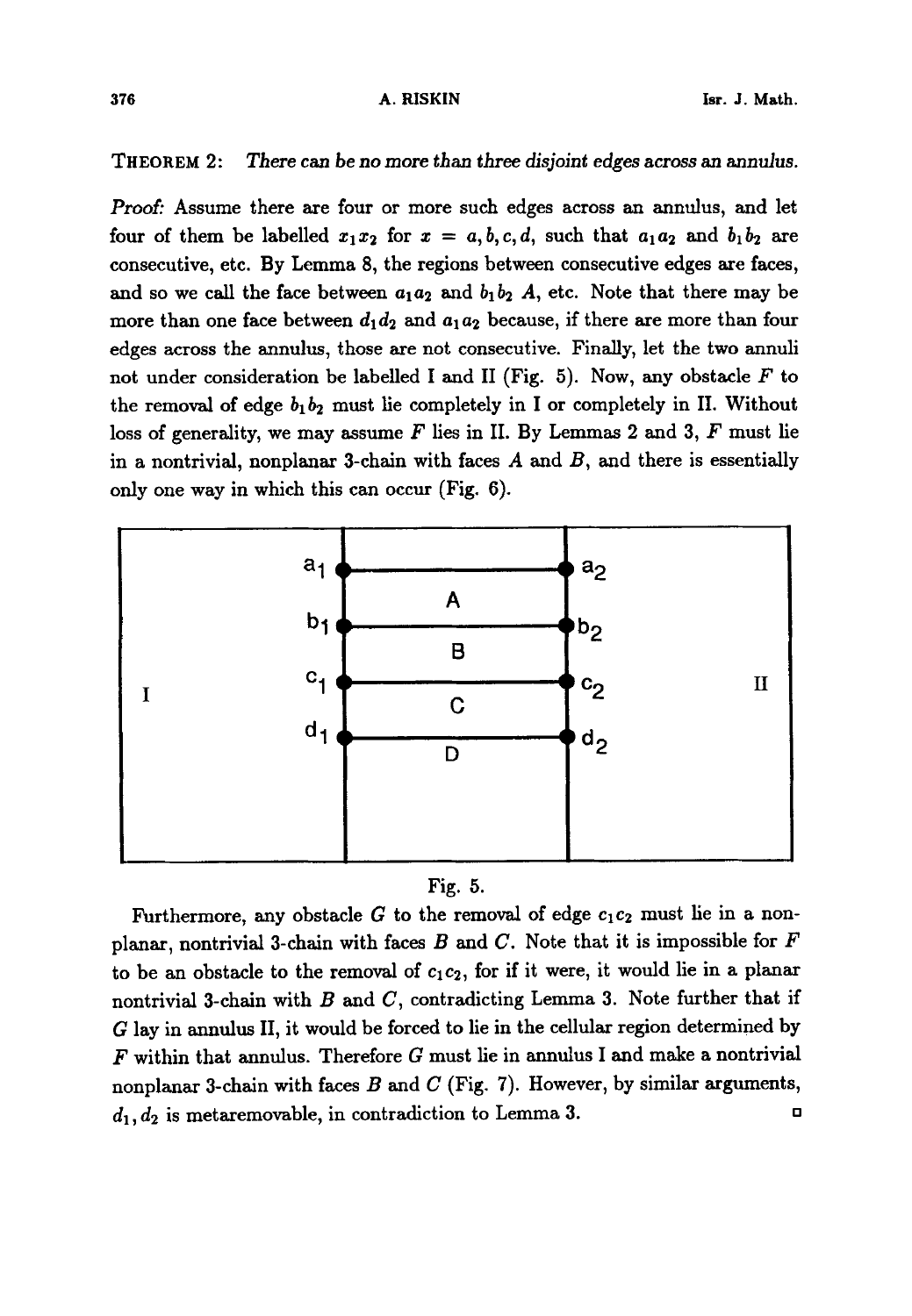

**Fig. 6.** 





**Note that polyhedrality, along with Lemma 8, implies that a type 3 diminimal map on the torus has at least 3 edges across each annulus, so we have:** 

**COROLLARY 1** : **A type 3 diminimd map on the torus has exactly nine faces, three in each annulus.** 

**By duality, we have**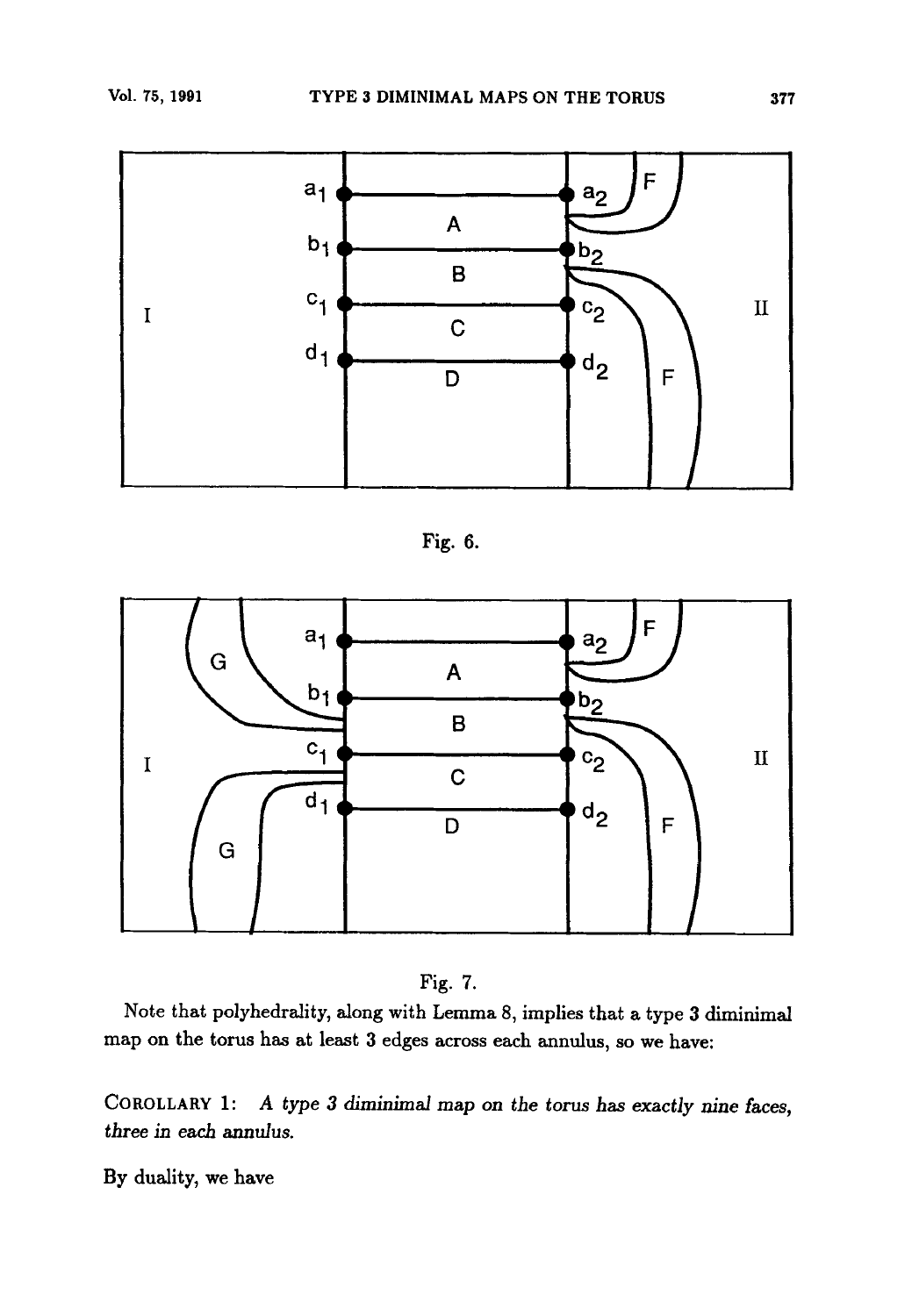COROLLARY 2: *A type 3 diminimal map on the toms has exactly 9 vertices, 3 on each dhn* circuit.

And thus

COROLLARY 3: *Every type 3 diminimal* map *on the torus has nine 4-sided faces*  and nine *4-valent vertices.* 

COROLLARY 4: There are exactly two type 3 diminimal maps on the torus, *shown in Figure 8.* 





Fig. 8.

Note that these two maps are traditionally known as the triangular picture frame and the twisted triangular picture frame.

# **Acknowledgements**

I would like to thank David Barnette for introducing me to the problem of finding the diminimal maps on the torus, and for many illuminating conversations on the